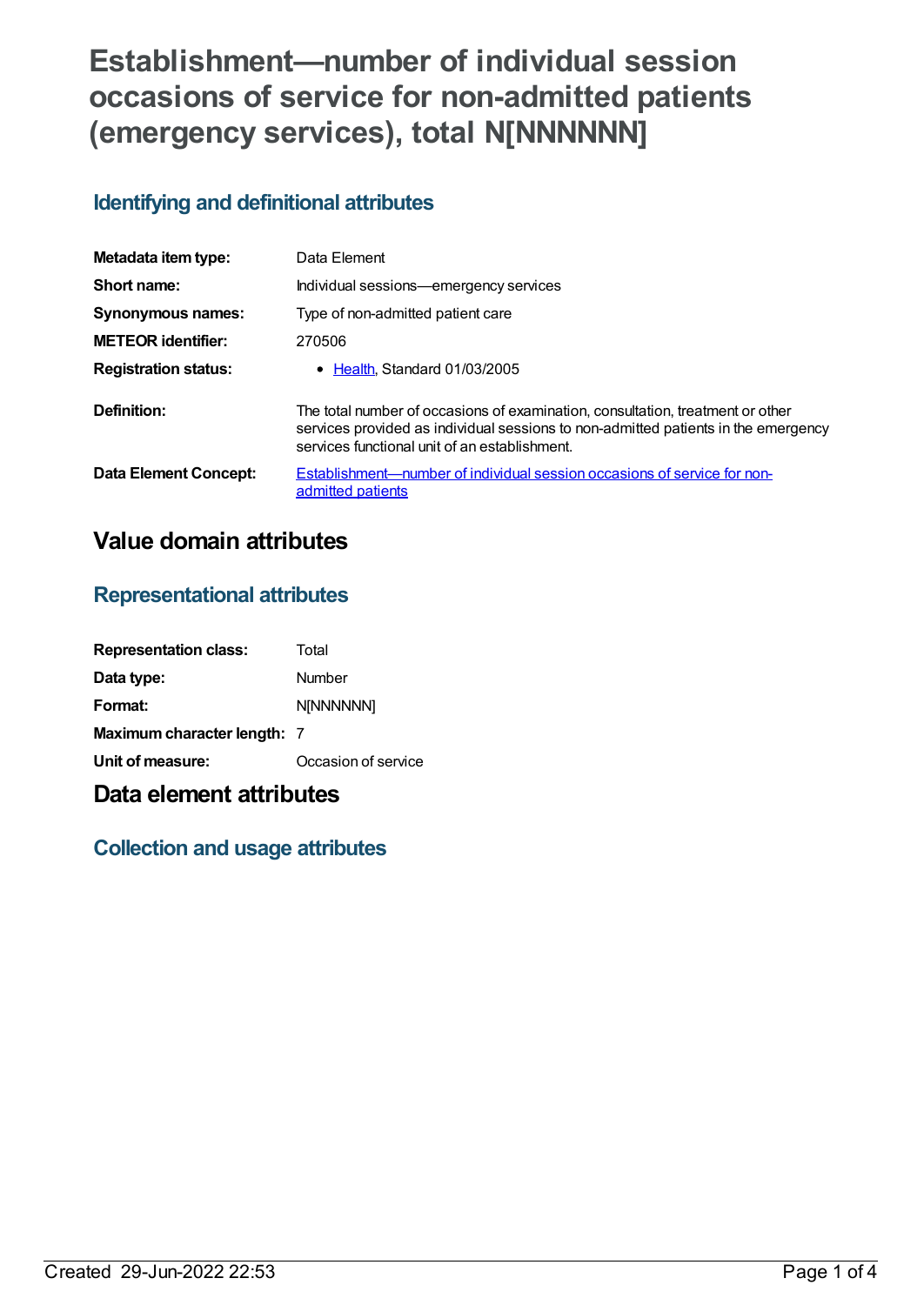| Guide for use:                         | Emergency services:                                                                                                                                                                                                                                                                                                                                                                                                                                                                                                                                                                                                                                                                                                                                                                                                                                                                                                                                                                                                                                                                                                                         |  |
|----------------------------------------|---------------------------------------------------------------------------------------------------------------------------------------------------------------------------------------------------------------------------------------------------------------------------------------------------------------------------------------------------------------------------------------------------------------------------------------------------------------------------------------------------------------------------------------------------------------------------------------------------------------------------------------------------------------------------------------------------------------------------------------------------------------------------------------------------------------------------------------------------------------------------------------------------------------------------------------------------------------------------------------------------------------------------------------------------------------------------------------------------------------------------------------------|--|
|                                        | Services to patients who are not admitted and who receive treatment that was<br>either unplanned or carried out in designated emergency departments within a<br>hospital. Unplanned patients are patients who have not been booked into the<br>hospital before receiving treatment. In general it would be expected that most<br>patients would receive surgical or medical treatment. However, where patients<br>receive other types of treatment that are provided in emergency departments these<br>are to be included. The exceptions are for dialysis and endoscopy and related<br>procedures which have been recommended for separate counting.                                                                                                                                                                                                                                                                                                                                                                                                                                                                                       |  |
|                                        | This metadata item identifies types of services provided to non-admitted patients in<br>different institutional ways in different systems. It is not a summary casemix<br>classification.                                                                                                                                                                                                                                                                                                                                                                                                                                                                                                                                                                                                                                                                                                                                                                                                                                                                                                                                                   |  |
|                                        | A patient who first contacts the hospital and receives non-admitted care, for<br>example through emergency departments, and is subsequently admitted, should<br>have both components of care enumerated separately. Where possible, non-<br>admitted occasions of service that are provided to patients who are subsequently<br>admitted should be identified as a subset of the total occasions of service. The list<br>of Type of non-admitted patient care categories was to be developed using typical<br>functional units or cost centres within existing institutions. These would include<br>designated wards or departments and specialised clinics. Although the current<br>statistical/financial returns submitted to the various health authorities by their<br>hospitals do not provide a minimum subset, an effort has been made to define the<br>categories in respect to those areas commonly collected. Many functional units<br>provide services to both admitted patients and non-admitted patients, for example<br>pathology. Only occasions of service for non-admitted patients should be included<br>in this section. |  |
| <b>Collection methods:</b>             | The definition does not distinguish case complexity for non-admitted patients.                                                                                                                                                                                                                                                                                                                                                                                                                                                                                                                                                                                                                                                                                                                                                                                                                                                                                                                                                                                                                                                              |  |
|                                        | For example, an occasion of service could vary in complexity from a simple urine<br>glucose test to a complete biochemical analysis of all body fluids. Ideally, average<br>case complexity values would be available for the various categories of non-<br>admitted patients in the same way that average diagnosis related group weighted<br>separations are becoming available for acute admitted patients. However, such<br>measures would require the development of patient record databases for non-<br>admitted patients. This does not imply an inadequacy in definition.                                                                                                                                                                                                                                                                                                                                                                                                                                                                                                                                                          |  |
|                                        | For admitted patients the concept of a <b>separation</b> is widely accepted. Separations<br>can vary between admission for overnight observation to open heart surgery. The<br>issue of case complexity for both admitted and non-admitted patients is a separate<br>issue and beyond the scope of the proposed summary establishment-level activity<br>data.                                                                                                                                                                                                                                                                                                                                                                                                                                                                                                                                                                                                                                                                                                                                                                               |  |
| <b>Source and reference attributes</b> |                                                                                                                                                                                                                                                                                                                                                                                                                                                                                                                                                                                                                                                                                                                                                                                                                                                                                                                                                                                                                                                                                                                                             |  |

**Submitting organisation:** National minimum data set working parties

## **Relational attributes**

| Related metadata<br>references:                      | Supersedes <b>EO</b> ccasions of service, version 1, Derived DE, NHDD, NHIMG,<br>Superseded 01/03/2005.pdf (14.7 KB) No registration status              |
|------------------------------------------------------|----------------------------------------------------------------------------------------------------------------------------------------------------------|
|                                                      | Supersedes <b>E</b> Type of non-admitted patient care, version 1, Derived DE, NHDD,<br>NHIMG, Superseded 01/03/2005.pdf (26.0 KB) No registration status |
| Implementation in Data Set<br><b>Specifications:</b> | Public hospital establishments NMDSHealth, Superseded 21/03/2006                                                                                         |
|                                                      | Implementation start date: 01/07/2005                                                                                                                    |
|                                                      | <b>Implementation end date: 30/06/2006</b>                                                                                                               |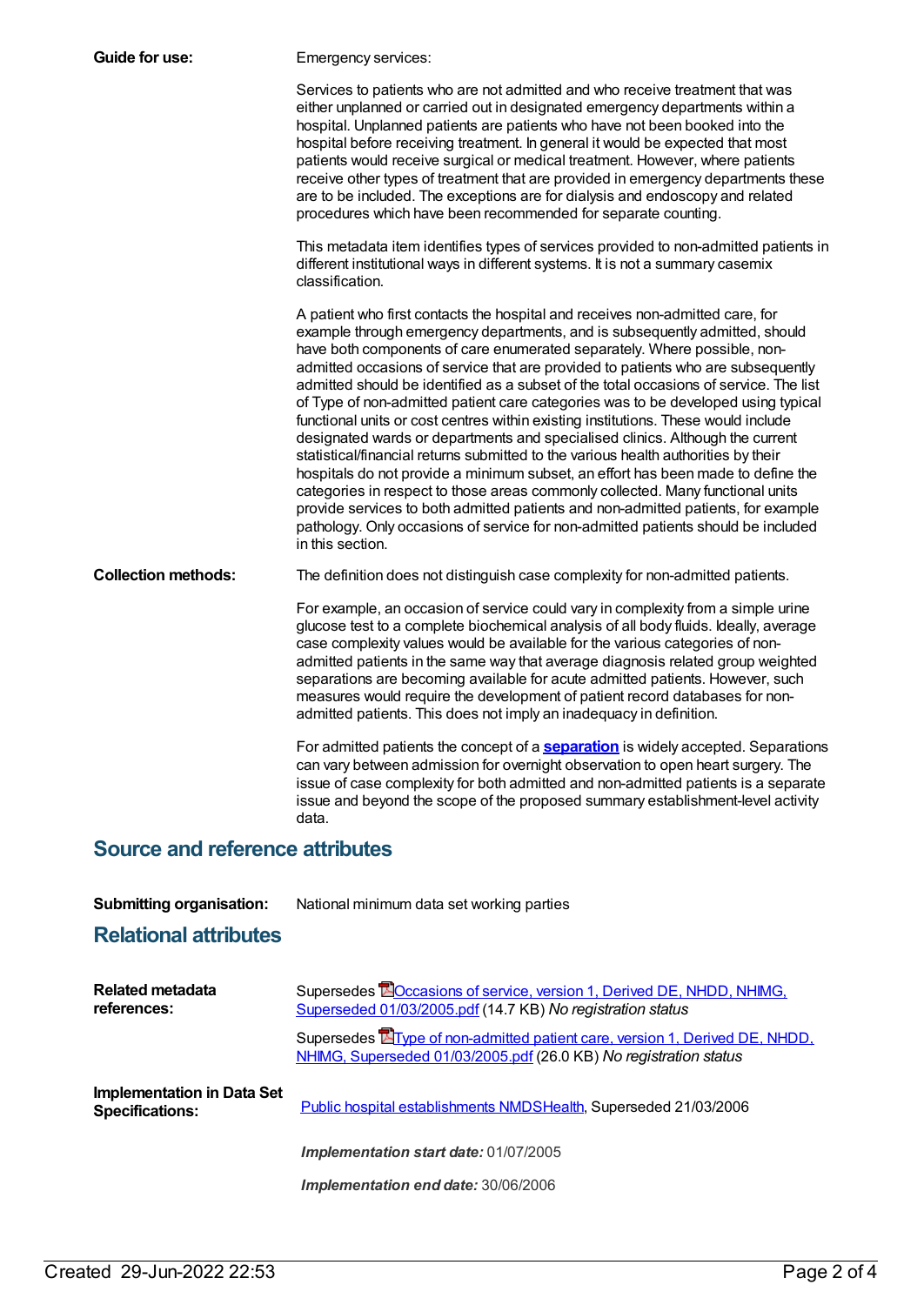*Implementation start date:* 01/07/2006 *Implementation end date:* 30/06/2007

Public hospital [establishments](https://meteor.aihw.gov.au/content/345139) NMDS 2007-08[Health](https://meteor.aihw.gov.au/RegistrationAuthority/12), Superseded 05/02/2008

*Implementation start date:* 01/07/2007 *Implementation end date:* 30/06/2008

Public hospital [establishments](https://meteor.aihw.gov.au/content/362302) NMDS 2008-09[Health](https://meteor.aihw.gov.au/RegistrationAuthority/12), Superseded 03/12/2008

*Implementation start date:* 01/07/2008

*Implementation end date:* 30/06/2009

Public hospital [establishments](https://meteor.aihw.gov.au/content/374924) NMDS 2009-10[Health](https://meteor.aihw.gov.au/RegistrationAuthority/12), Superseded 05/01/2010

*Implementation start date:* 01/07/2009

Public hospital [establishments](https://meteor.aihw.gov.au/content/386794) NMDS 2010-11[Health](https://meteor.aihw.gov.au/RegistrationAuthority/12), Superseded 18/01/2011

*Implementation start date:* 01/07/2010

*Implementation end date:* 30/06/2011

Public hospital [establishments](https://meteor.aihw.gov.au/content/426900) NMDS [2011-12Commonwealth](https://meteor.aihw.gov.au/RegistrationAuthority/10) Department of Health, Recorded 16/07/2015 [Health](https://meteor.aihw.gov.au/RegistrationAuthority/12), Superseded 07/12/2011

*Implementation start date:* 01/07/2011 *Implementation end date:* 30/06/2012

Public hospital [establishments](https://meteor.aihw.gov.au/content/470656) NMDS 2012-13[Health](https://meteor.aihw.gov.au/RegistrationAuthority/12), Superseded 07/02/2013

*Implementation start date:* 01/07/2012

*Implementation end date:* 30/06/2013

Public hospital [establishments](https://meteor.aihw.gov.au/content/504279) NMDS 2013-14[Health](https://meteor.aihw.gov.au/RegistrationAuthority/12), Superseded 11/04/2014